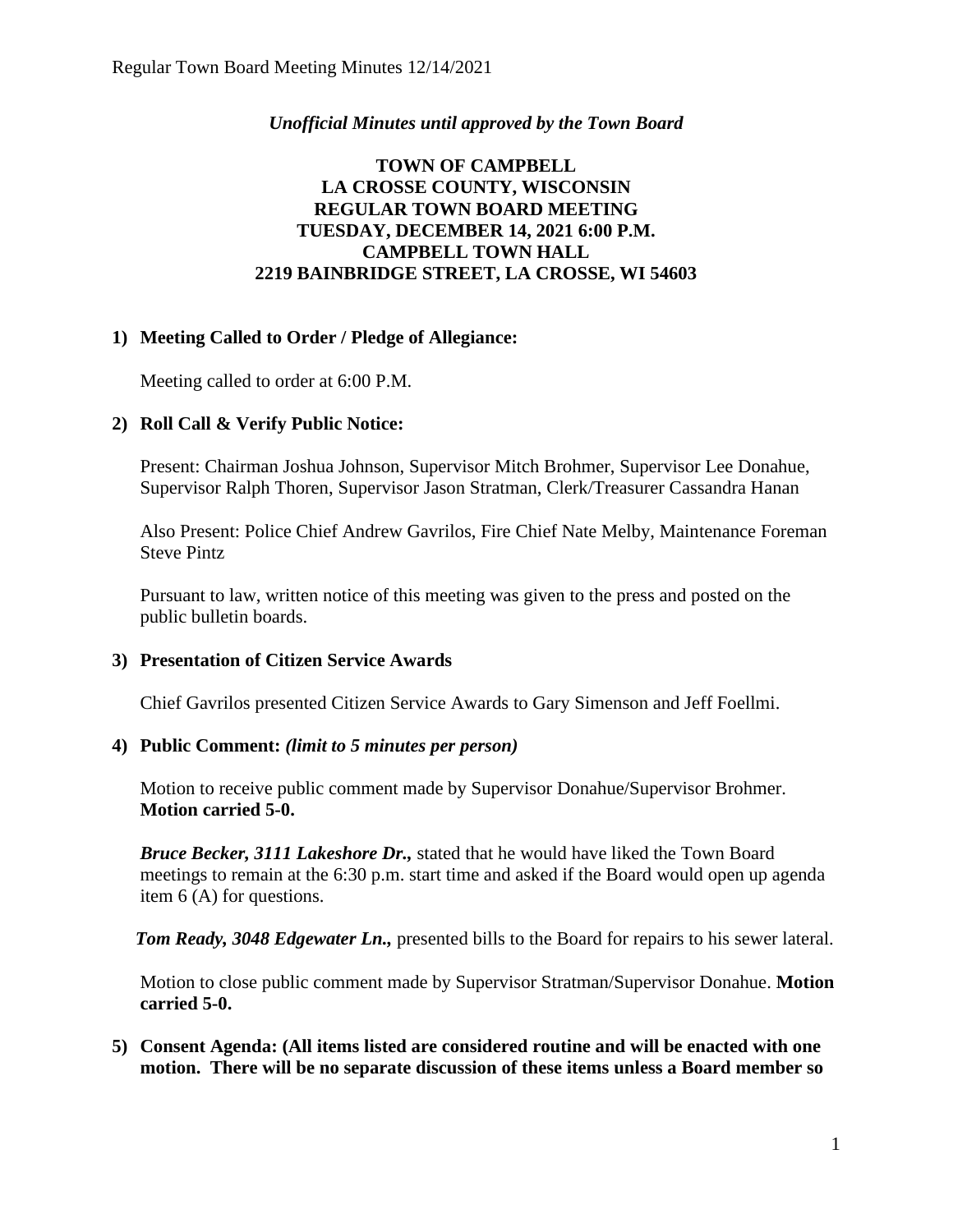**requests, in which case the item will be removed from the Consent Agenda and be considered on the Regular Agenda).**

- **A) Approval of Minutes:** Regular Board Meeting 11/09/2021, 2022 Budget Hearing 11/18/2021
- **B) Plan Commission Meeting Recommendations:** None
- **C) Payment of Bills:**

Motion to approve the Consent Agenda made by Supervisor Donahue/Supervisor Brohmer. **Motion carried 5-0.** 

#### **6) Business:**

**A)** General updates on DNR water advisory. (Donahue)

Supervisor Donahue provided updates on the current DNR water advisory. Updates included: DNR public hearings for setting PFAS standards and the passage of the federal infrastructure bill. A full text update can be found at [www.townofcampbellwi.gov](http://www.townofcampbellwi.gov/)

*Not an action item*

**B)** Brian Fukuda, La Crosse County Community Development Specialist, to discuss the La Crosse County Neighborhood Revitalization Acquisition and Demolition Grant Program.

Mr. Fukuda explained the program to the Board and outlined the steps necessary to include certain Town neighborhoods into the program.

**C)** Request from the City of La Crosse regarding cost sharing for Nakomis Avenue outfall repairs. (Held Over) (Thoren)

Supervisor Thoren stated that he and Chairman Johnson had met with Bernie Lenz, the Utilities Manager for the City of La Crosse. An agreement was made for the Town to contribute a portion of the costs of the repair relative to the number of residents living in the Town on Nakomis Avenue and Cherokee Avenue.

Motion to contribute \$7,806.43 towards the cost of repairs made by Supervisor Thoren/Supervisor Stratman. **Motion carried 5-0.**

**D)** Approval of election inspectors for the 2022-2023 term. (Clerk)

Motion to approve the list of election inspectors for the 2022-2023 term made by Supervisor Brohmer/Supervisor Donahue. **Motion carried 5-0.** 

**E)** Approval of contract with Engelson & Associates, LTD to conduct financial audit for 2021. (Chair)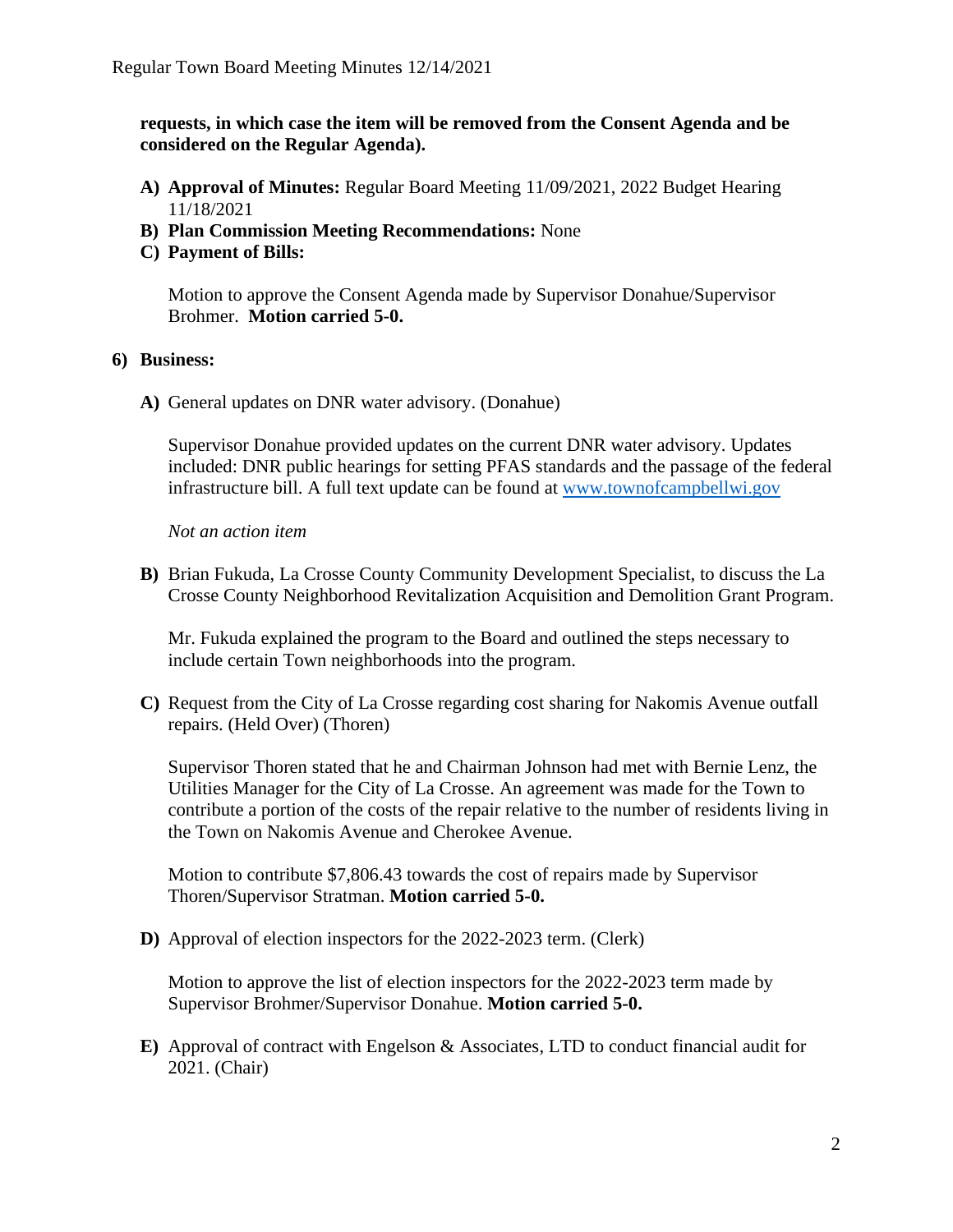Motion to approve the contract with Engelson & Associates, LTD to conduct the financial audit for 2021 made by Supervisor Donahue/Chairman Johnson. **Motion carried 5-0.**

**F)** Approval of Ordinance #2021-6 An Ordinance to Create Chapter 12 Article III of the Town of Campbell Code of Ordinances Relating to Direct Sellers and Solicitor Licensing. (Clerk)

Motion to approve Ordinance #2021-6 made by Supervisor Donahue/Supervisor Brohmer. **Motion carried 5-0.**

**G)** Approval of Ordinance #2021-7 An Ordinance to Repeal and Recreate Section 18-1 of the Town of Campbell Code of Ordinances Relating to Accumulation and Storage of Junk. (Clerk)

Motion to approve Ordinance #2021-7 made by Supervisor Donahue/Chairman Johnson. **Motion carried 5-0.** 

**H)** Adoption of a new bond schedule to be effective January 1, 2022. (Gavrilos)

Motion to approve a new bond schedule to be effective January 1, 2022 as presented made by Supervisor Donahue/Supervisor Stratman. **Motion carried 5-0.** 

**I)** Purchase of pumps for Lift Station #10. (Brohmer)

Supervisor Brohmer stated that ordering the pumps ahead of schedule would save the Town approximately 9%.

Motion to move forward with purchasing the pumps for Lift Station #10 in the amount of \$18,304.00 made by Supervisor Brohmer/Supervisor Thoren. **Motion carried 5-0.**

**J)** Discussion and possible action regarding replacing controller system for lift stations. (Brohmer)

Supervisor Brohmer explained that there are problems with the current OPTO system. He is currently waiting on a quote for new controllers from USEMCO.

*No action taken*

**K)** Employee handbook revisions. (Chair)

Chairman Johnson explained the proposed changes including: changing the new employee probationary period from six months to twelve months, limiting the cash out of unused vacation days, and disciplinary action file retention periods.